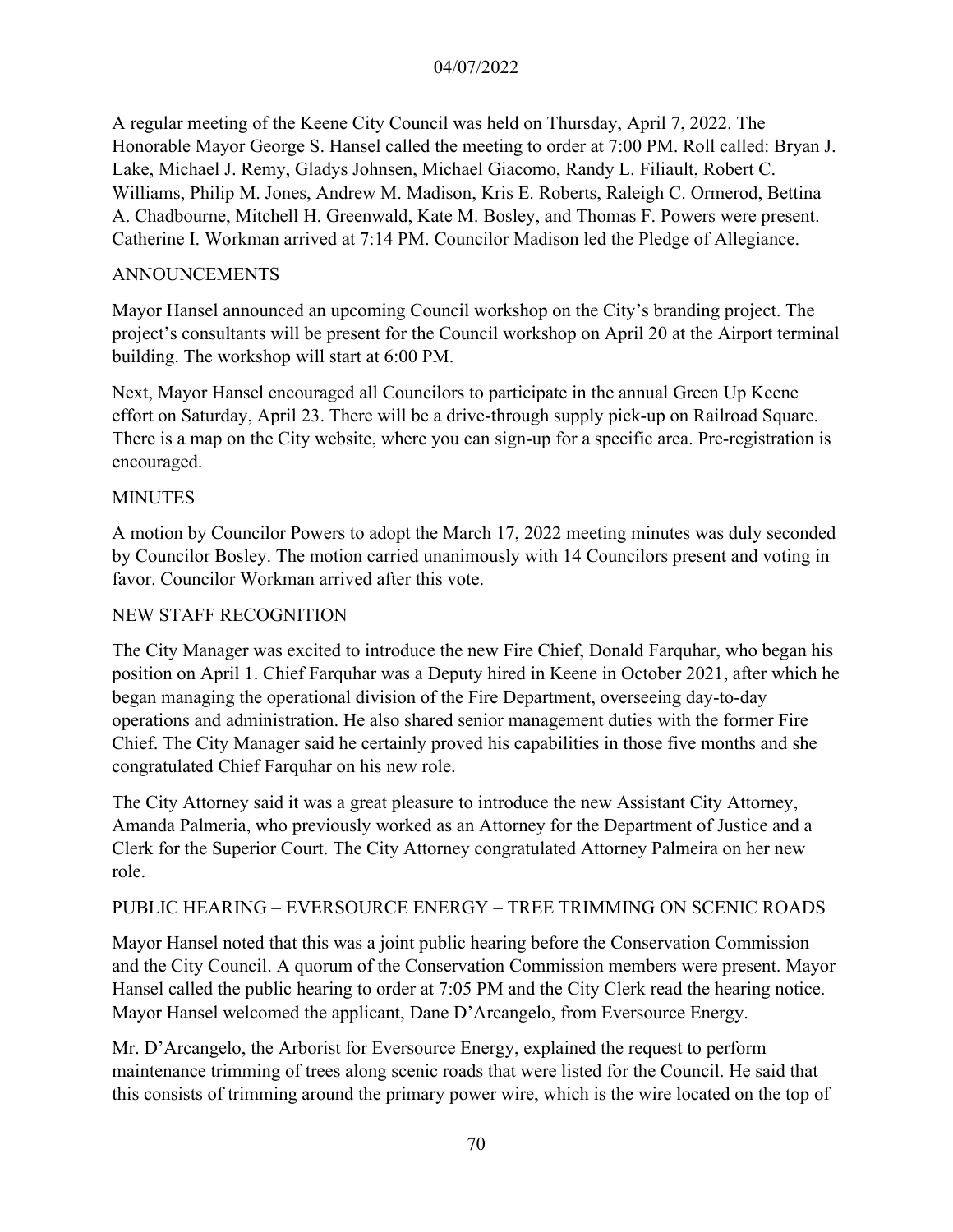poles. The trimming will be 15 feet above that pole, eight feet to the left and right of that wire, and 10 feet below that wire. In addition to this trimming, he said there was a short list of 12 trees along the scenic roads in Keene that are either diseased, dying, or otherwise defective, which Eversource wants to remove. Eversource not only required permission from the City to do this work, but also from the property owners, to ensure that all parties are in agreement.

In the interest of transparency, Mr. D'Arcangelo stated that a few weeks before this meeting, he discovered that a tree on Nims Road was trimmed prematurely during the first week of March. He said he relayed that information to the City Clerk, Patty Little, when it was discovered, and she informed the Department of Public Works and the City Attorney. Mr. D'Arcangelo said there were no major impacts, but this did violate the State Statute. He invited Paul Arno, Supervisor of the Asplundh Tree Expert Company, to speak about why this violation occurred.

Mr. Arno stated that he supervises the tree crews in western and northern NH. He was made aware of this incident on Nims Road the week before this meeting. Mr. Arno stated that he was present to apologize to the City Council and people of Keene because he said this was "100% on us." He said Eversource did their part and provided all the required information, but there was a clerical error on the part of Asplundh. He apologized again and then described some positive things that came from this incident. First, they realized that the individual in charge of Nims Road was working with a scenic roads list from 2016. To prevent this in the future, they have implemented a safe step for the work planners when they receive circuit maps from Eversource. Additionally, they will reach out to each town for an up-to-date list of scenic roads. The resulting work plan will be sent to towns and general foremen, as well as Mr. Arno, who hopes this will prevent anything like this from happening again.

Mayor Hansel thanked Mr. D'Arcangelo and Mr. Arno for disclosing this information. The Mayor welcomed comments questions from the Council and Conservation Commission.

Eloise Clark of the Conservation Commission requested that, if possible, they only take off the tree crowns and to leave as much remaining trunk as possible for standing habitat for wildlife, such as birds and insects.

Mayor Hansel welcomed comments questions from the public.

Bradford Hutchinson of 305 Marlboro Street stated that he matriculated at Keene State College in 1998 with a major in Environmental Studies. Thus, he was very interested in this issue. This topic is important to him as he studies what beaver do with trees. First, Mr. Hutchinson said he has had the opportunity to observe Eversource conducting various tasks in different locations throughout the City—such as laying wooden roadbeds in swamps to protect the environment while replacing old wooden poles with metal poles—and said the crews do an excellent job. He said that Eversource representatives are always friendly, very professional, helpful, and personable. Second, Mr. Hutchinson appreciated and complimented this example of corporate responsibility and transparency regarding Nims Road from both Eversource and Asplundh. Third, Mr. Hutchinson spoke specifically about the trees, referring to the Eversource comments on lengths of branches and limbs that would be trimmed. He said that often, the tree is left in a strange topiary shape from being cut around the power lines, citing an example in the Davis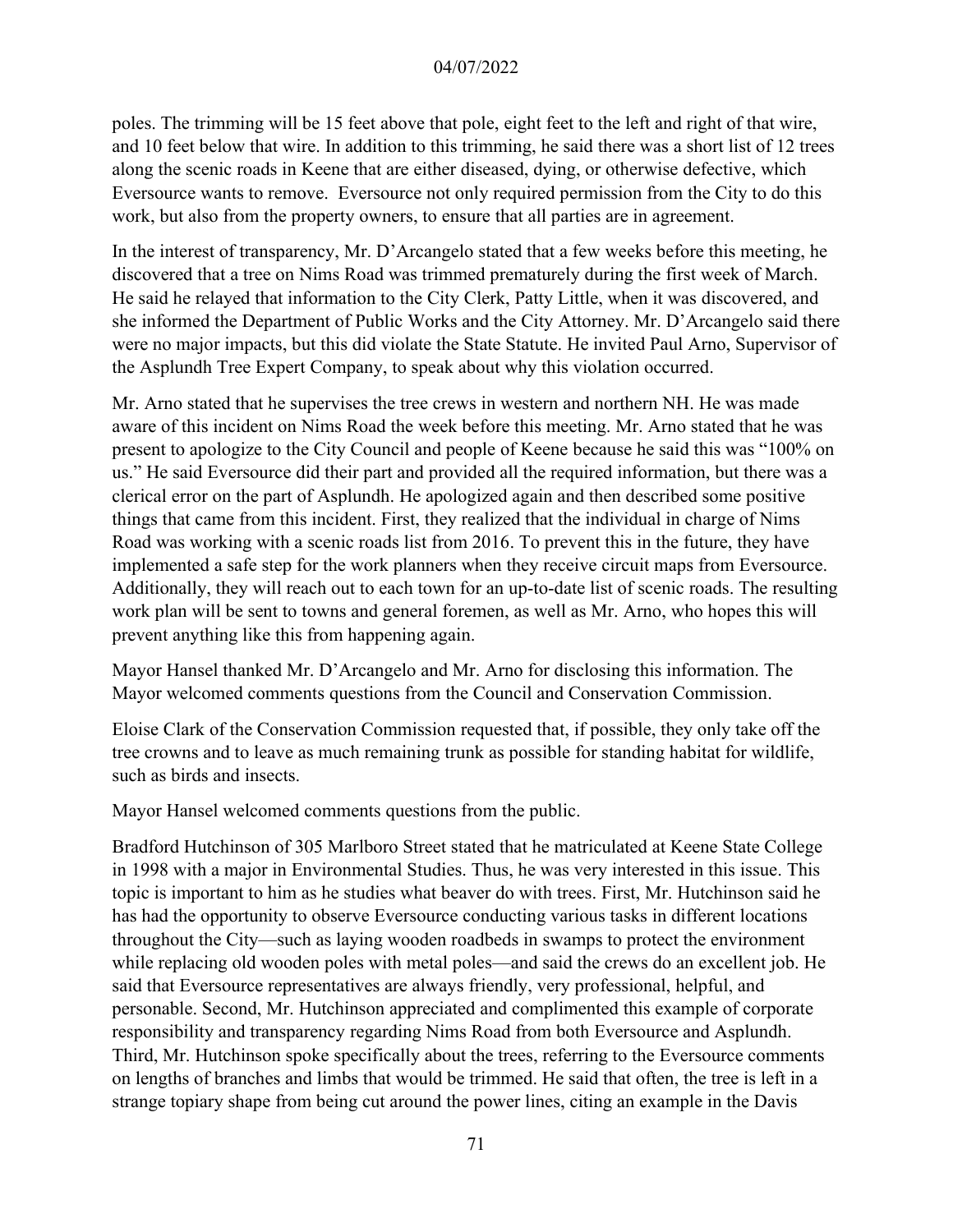Street neighborhood behind St. Joseph's School. He said it would be better to do additional cutting within the rules and regulations in an effort toward aesthetics; sometimes that is better for forest management. He said they must take into account not just the power lines but the trees themselves. He agreed that some trees need to be taken out, citing problems with dead limbs dropping into the roadway, for example. As an environmental studies major, Mr. Hutchinson encouraged Eversource and Asplundh to continue their good work, but to keep aesthetics in mind. He said this is important work for Keene winters and not wanting powerlines brought down by limbs. He said that evidence of these trimmings, like saw dust, clears within a few weeks. Mr. Hutchinson stated that this was an example of working as a team to correct a mistake in a responsible matter, which he commended. He concluded stating that Ms. Clark's idea was an interesting one, but he did not suggest drawing wildlife toward roadways. He said the arborists and tree experts have it well under control.

Steve Bill of the Conservation Commission asked whether the remaining stumps would be cut flush to the ground, or whether a property owners has some say in that. Mr. Arno replied that these stumps would be cut as low to the ground as possible. Some of them are close to stone walls and can be dangerous if you get too close to the ground. Nothing would remain taller than one foot. Mr. Arno said they do not offer stump grinding. He continued that these trees in question are dead, dying, or diseased; they are not asking to take down healthy trees. These are trees that would fall down on their own in the coming years and Mr. Arno is willing to absorb the cost he mentioned to help improve reliability on these scenic roads.

Councilor Jones responded to Mr. Bill, stating his understanding that all of these trees are on public property. Mayor Hansel replied that they are scenic roads, so they require Council permission, but some of the trees are on private property, which also require permission from the property owners. Councilor Jones addressed Ms. Clark's comments, stating that her advice should be the norm for all tree cutting in the City; he recalled a City tree cutting policy in the past.

Mayor Hansel thanked Mr. D'Arcangelo and Mr. Arno for bringing this forward.

Hearing no further questions, Mayor Hansel closed the public hearing at 7:21 PM. Written public comments would be accepted until 1:00 PM on Tuesday, April 26. Written comments must be signed and submitted to the City Clerk by that date and time to be included in the record. The Conservation Commission will be making a recommendation to the Municipal Services, Facilities, and Infrastructure Committee, which will be meeting later this month.

A true record, attest: Parmi

City Clerk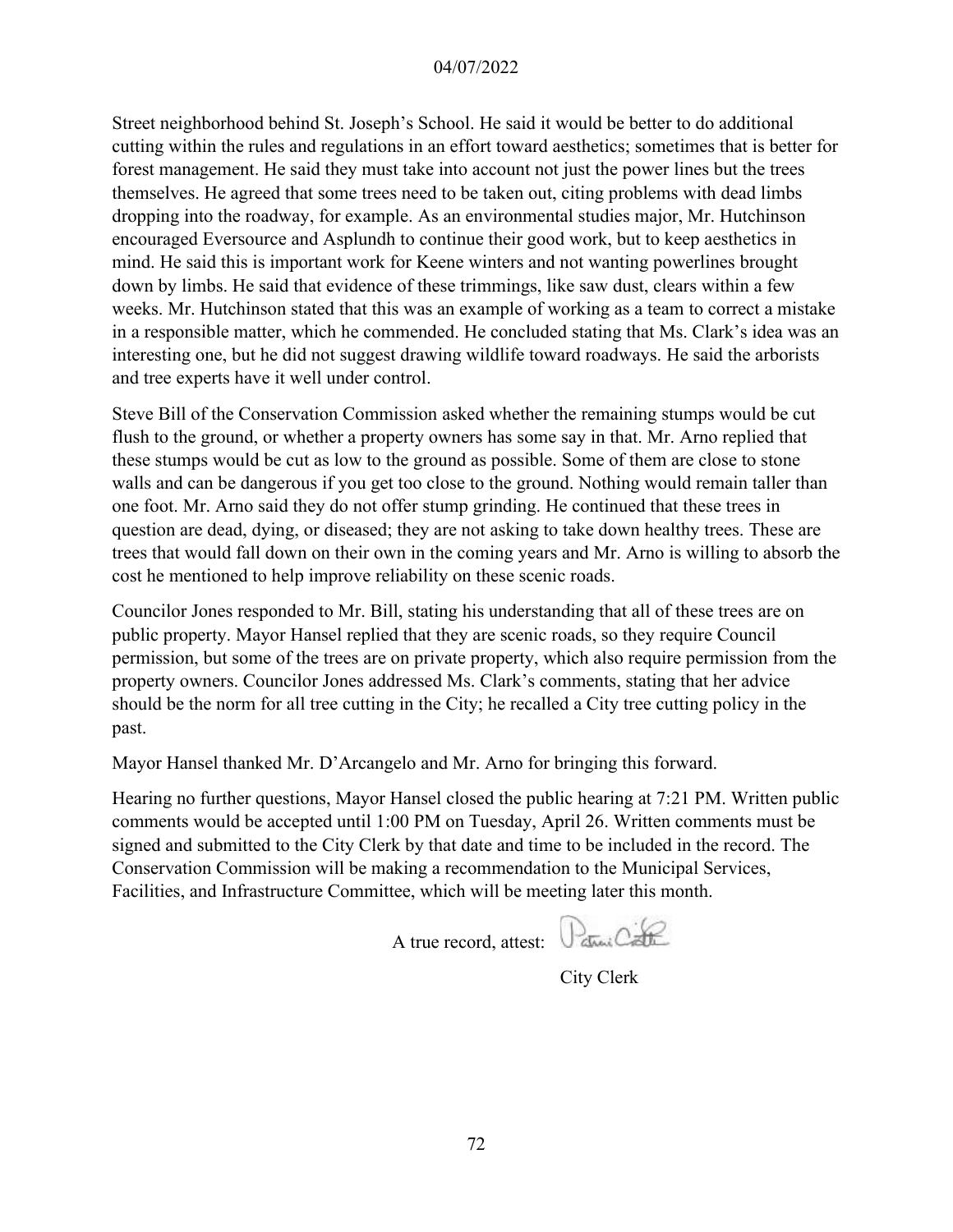### CONFRIMATIONS

Mayor Hansel nominated Gail Somers to move from regular to alternate and Armando Rangel to move from alternate to regular positions on the Planning Board, with terms to expire December 31, 2022. The Mayor also nominated Kristopher Radder to the Airport Development and Marketing Committee, with a term to expire December 31, 2024.

A motion by Councilor Powers to confirm the nominations was duly seconded by Councilor Bosley. The motion carried unanimously on a roll call vote with 15 Councilors present and voting in favor.

#### NOMINATION

Mayor Hansel nominated Gregg Kleiner as an alternate to the Historic District Commission, with a term to expire December 31, 2024. The Mayor tabled the nominations until the next regular meeting.

# COMMUNICATION – FARMER'S MARKET OF KEENE – REQUEST TO USE CITY **PROPERTY**

A communication was received from Bruce Brickford, seeking the annual license to operate the Farmer's Market of Keene on Gilbo Avenue on Saturdays commencing April 23<sup>rd</sup> and ending October 31<sup>st</sup>. The request includes consideration for free use of City parking spaces. Mayor Hansel referred the communication to the Planning, Licenses, and Development Committee.

COMMUNICATION – CABANA FALLS WINERY – REQUEST PERMISSION TO SELL ALCOHOL AT THE FARMER'S MARKET OF KEENE

A communication was received from Aly and Carroll Lefebvre of Cabana Falls Winery, requesting permission to sell alcohol at the Farmer's Market of Keene for the 2022 season. Mayor Hansel referred the communication to the Planning, Licenses, and Development Committee.

## COMMUNICATION – KEENE STATE COLLEGE – REQUEST TO DISCHARGE **FIREWORKS**

A communication was received from the Keene State College Student Government Class of 2022, seeking permission for the discharge of fireworks on April  $30<sup>th</sup>$  at the Joyce Athletic Practice Field. Mayor Hansel referred the communication to the Planning, Licenses, and Development Committee.

# COMMUNICATION – KEENE FAMILY YMCA – REQUEST TO USE CITY PROPERTY – YOUTH TRIATHLON

A communication was received from the Keene Family YMCA, requesting a license for the Use of Public Ways on June 12, 2022 to host a youth triathlon. The applicant has requested full closure of a section of Summit Road for the cycling portion of the event, which requires City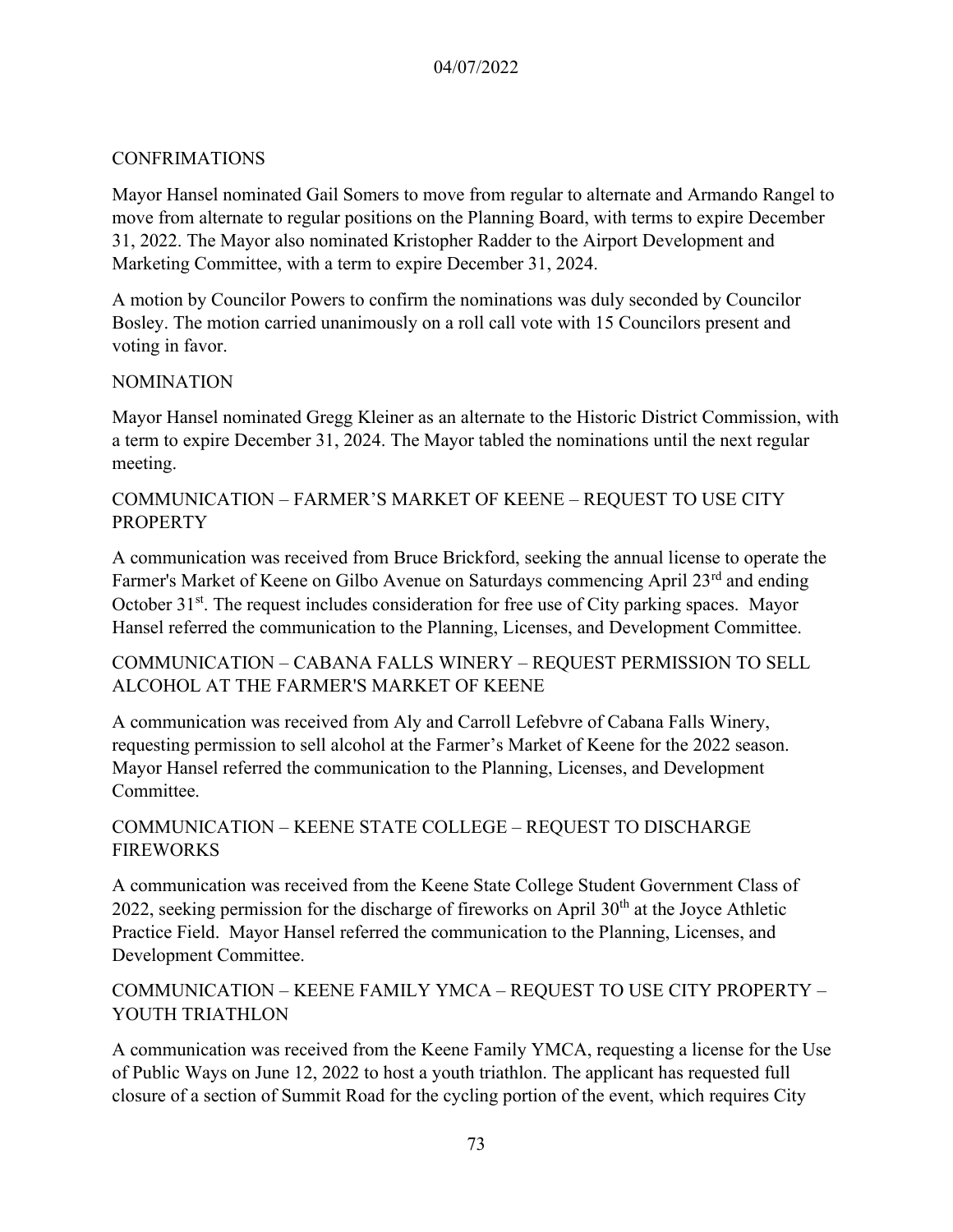Council authorization. Mayor Hansel referred the communication to the Planning, Licenses, and Development Committee.

# COMMUNICATION – MONICA MARSHALL – REQUEST THAT RAILROAD SQUARE BE DESIGNATED A SMOKE FREE ZONE

A communication was received from Monica Marshall, with an amended request that Railroad Square be designated as a smoke-free zone and that the City place picnic tables, benches and plant flowers in the raised beds to encourage more people and young families to use the area. The communication also suggests a public/private partnership between downtown business owners and the City to construct some sort of play structure in the grassy area that leads to the Monadnock Food Co-op. Mayor Hansel referred the communication to the Municipal Services, Facilities, and Infrastructure Committee.

COMMUNICATION – ROGER WEINREICH – REQUEST CONSIDERATION OF THE CONSTRUCTION OF A ROUNDABOUT IMMEDIATELY SOUTH OF CENTRAL SQUARE AS A PART OF THE DOWNTOWN INFRASTRUCTURE IMPROVEMENTS

A communication was received from Roger Weinreich, recommending that as part of the downtown infrastructure improvements, that the City Council build a roundabout immediately south of Central Square. The function of this roundabout would be to enhance the safety and walkability of the downtown community while also creating an expanded Central Square Park. Mayor Hansel referred the communication to the newly created ad hoc Downtown Revitalization Committee

COMMUNICATION – COUNCILOR MITCHELL GREENWALD – CONFLICT OF INTEREST – DOWNTOWN BUSINESSES

A communication was received from Councilor Mitch Greenwald, updating an outstanding conflict of interest statement that he has for several downtown businesses. The City Clerk explained that Councilor Greenwald was updating his outstanding list of conflicts of interests for downtown businesses for which he is either the building owner, property manager, or has a business relationship that would cause him to request consideration of a conflict of interest. Most were outstanding and had been on the record for many years but many were new. A motion by Councilor Powers to suspend Section 26 of the Rules of Order to allow action upon this request was duly seconded by Councilor Bosley. The motion carried unanimously on a roll call vote with 14 Councilors present and voting in favor. Councilor Greenwald abstained. A motion by Councilor Powers to grant the request to abstain was duly seconded by Councilor Bosley.

Councilor Greenwald noted that the Council would be discussing the conflict of interest policy and said this was a part of what they would be enacting. He said these are important issues and he wanted to disclose. The motion carried unanimously with 14 Councilors present and voting in favor. Councilor Greenwald abstained.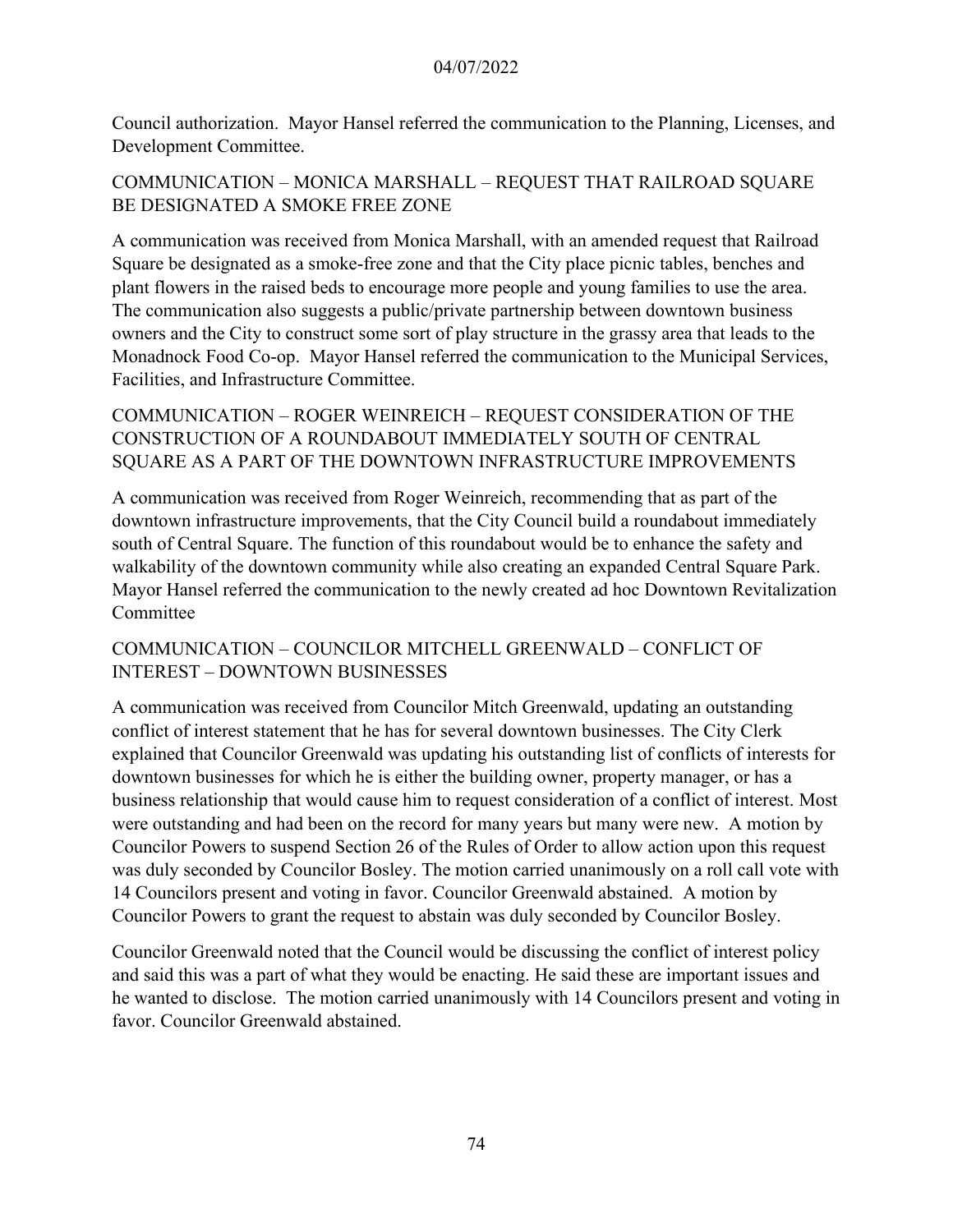# COMMUNICATION – COUNCILOR RALEIGH ORMEROD – REQUEST FOR REMOTE ACCESS TO MEETINGS AND EXEMPTION FROM 24 HOUR NOTICE REQUIREMENT

A communication was received from Councilor Raleigh Ormerod, requesting to attend Council and Standing Committee meetings remotely from the time period of April 26, 2022 through the end of July 2022 for medical reasons, without having to provide 24 hours' notice prior to each meeting.

A motion by Councilor Powers to suspend Section 4 of the Rules of Order with reference to the 24 hours' notice prior to each meeting for remote access for Councilor Ormerod was duly seconded by Councilor Bosley.

Councilor Ormerod stated that he would be out for a medical conditions for the subsequent three weeks, after which he expects to be recovered fully but because of the condition, he would be unable to participate in any public meetings in person through the end of July. He did not want to leave the Ward One constituents unrepresented. Thus, he asked for an exception to having to provide 24-hours' notice in each instance.

Councilor Remy queried why this permission was needed as Councilor Ormerod was providing three weeks' notice. The City Attorney clarified that Councilor Ormerod would be required to provide 24-hours' notice in advance of each of these meetings through the end of July. This motion would allow him to simply attend remotely without asking permission and a vote of the whole body each time. The motion carried unanimously on a roll call with 15 Councilors present and voting in favor.

# MSFI REPORT – THE LICENSING OF CATS TO PROTECT BIRDS AND SMALL ANIMALS

A Municipal Services, Facilities, and Infrastructure Committee report read, recommending that the communications from Edward Coppola and Vicky Morton regarding the licensing of cats be accepted as informational.

Mayor Hansel filed the reports as informational. Discussion ensued. Councilor Greenwald noted that this was more than just about the licensing cats, but also about the dangers and damages of feral cats. He said it was a significant issue and that the people who brought it forward were very serious about the damage occurring.

# MSFI REPORT – REQUEST TO REMOVE A NEARBY CITY TREE – 79 WOODBURN STREET

A Municipal Services, Facilities, and Infrastructure Committee report read, recommending that the request from Loretta Simonds for removal of City tree be accepted as informational. Mayor Hansel filed the report as informational.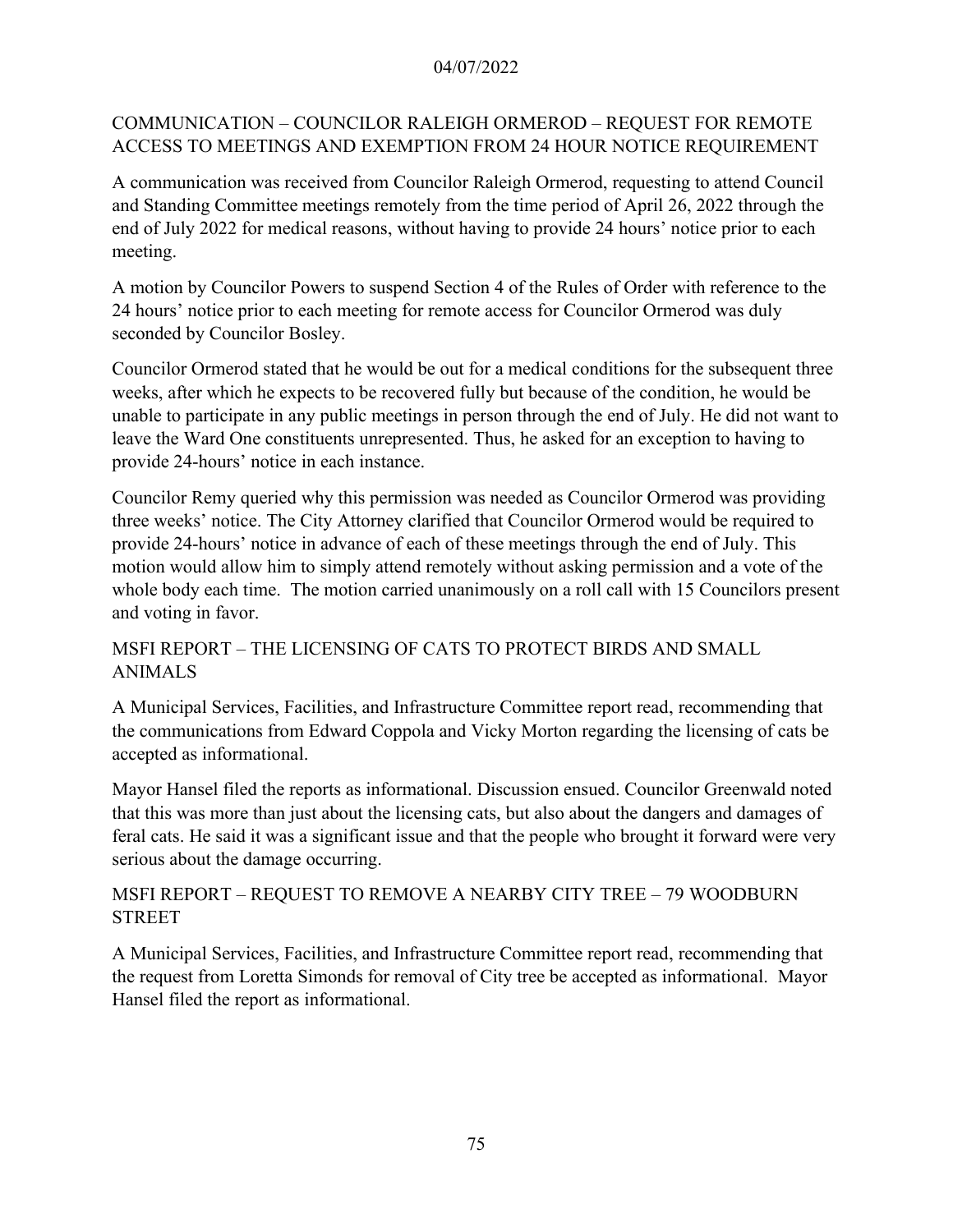# FOP REPORT – ACCEPTANCE OF HAZARDOUS MATERIALS EMERGENCY PREPAREDNESS GRANT – FIRE DEPARTMENT

A Finance, Organization, and Personnel Committee report read, recommending that the City Council authorize the City Manager to do all things necessary to apply for, execute, expend and accept the terms of the grant agreement for the Hazardous Materials Preparedness (HMEP) Grant application as presented in the amount of \$26,934 for the purchase and installation of conferencing equipment and hazmat plan updates. A motion by Councilor Powers to carry out the intent of the Committee report was duly seconded by Councilor Remy. The motion carried unanimously with 15 Councilors present and voting in favor.

# FOP REPORT – ACCEPTANCE OF LOCAL SOURCE WATER PROTECTION GRANT – PUBLIC WORKS DEPARTMENT

A Finance, Organization, and Personnel Committee report read, recommending that the City Manager be authorized to do all things necessary to accept and execute a Local Source Water Protection grant from the New Hampshire Department of Environmental Services (NHDES) in the amount of \$12,000 for the installation of security fencing at Babbidge Reservoir. A motion by Councilor Powers to carry out the intent of the Committee report was duly seconded by Councilor Remy. The motion carried unanimously with 15 Councilors present and voting in favor.

# FOP REPORT – LEASE OF CITY PROPERTY FOR RENEWABLE ENERGY PROJECTS AT MONADNOCK VIEW CEMETERY AND ROSE LANE – ASSISTANT PUBLIC WORKS **DIRECTOR**

A Finance, Organization, and Personnel Committee report read, recommending that the City Council authorize the City Manager to do all things necessary to negotiate and execute a lease agreement with ReVision Energy for a solar array installation at Monadnock View Cemetery and Rose Lane. A motion by Councilor Powers to carry out the intent of the Committee report was duly seconded by Councilor Remy. The motion carried unanimously with 15 Councilors present and voting in favor.

# FOP REPORT – NEGOTIATE LEASE OF AIRPORT PROPERTY – MONADNOCK AVIATION – AIRPORT DIRECTOR

A Finance, Organization, and Personnel Committee report read, recommending that the City Manager be authorized to do all things necessary to negotiate and execute a lease agreement with Monadnock Aviation for land to develop a new hangar.

A motion by Councilor Powers to carry out the intent of the Committee report was duly seconded by Councilor Remy. Discussion ensued. Councilor Chadbourne commended City Staff for their hard work for bringing this vision for the Airport to fruition. The motion carried unanimously with 15 Councilors present and voting in favor.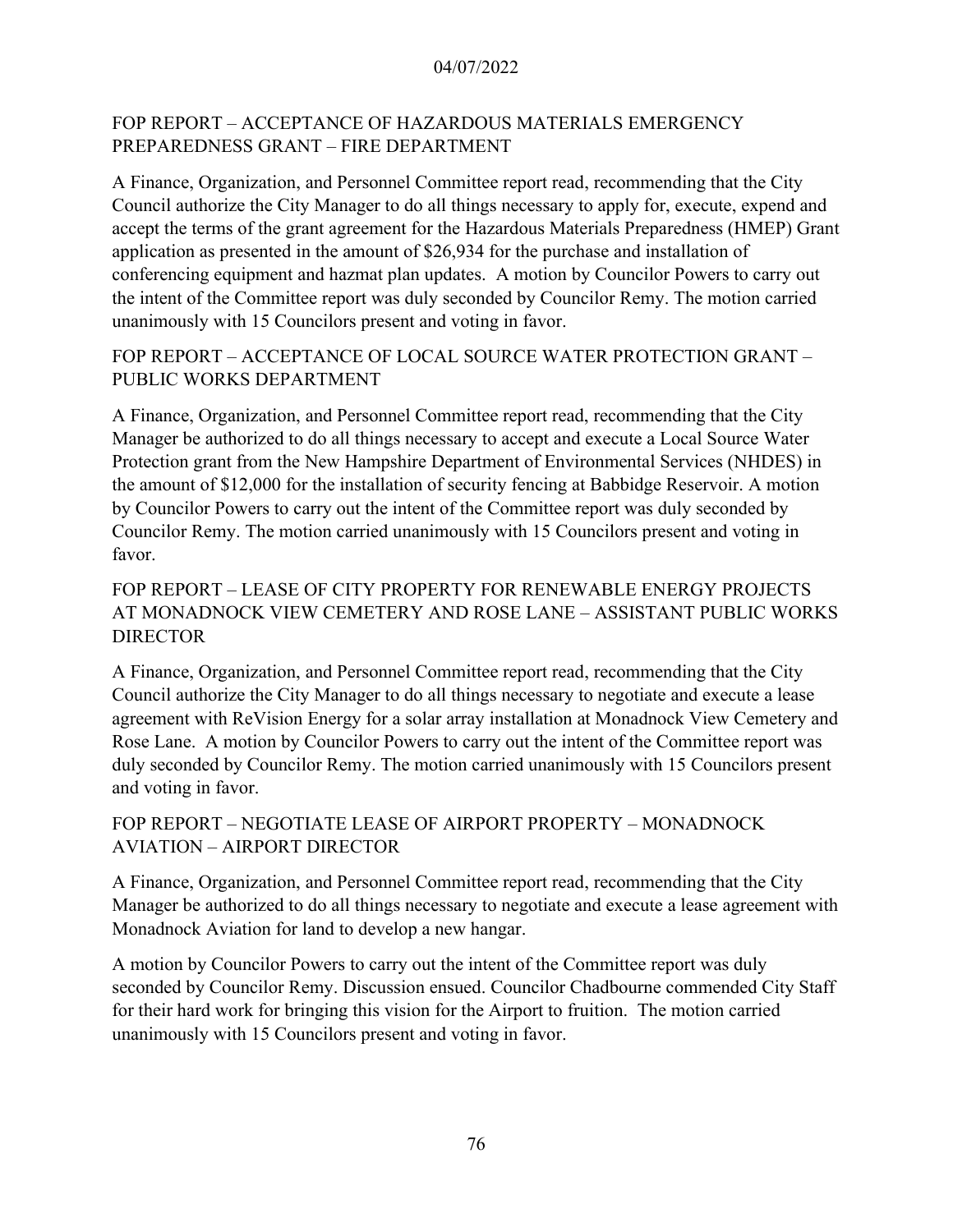# FOP REPORT – ENCOURAGING THE CITY TO DEVELOP A HOMELESSNESS STRATEGY THROUGH PROGRAMS THAT FOCUS ON REDUCING HARMS ASSOCIATED WITH HOMELESSNESS

A Finance, Organization, and Personnel Committee report read, recommending that the City Manager be authorized to continue work with a Greater Keene Homelessness Coalition to complete the community mapping process on homelessness, prevention, and a coordinated local response to homelessness. This report will be submitted to the Governor's Council on housing stability; and, further, that she work with the State and Service providers in our region on implementation of recommendations contained within that final report and that the letter brought forward by Councilors Williams, Workman and Lake be directed to a committee at the City Manager's discretion. A motion by Councilor Powers to carry out the intent of the Committee report was duly seconded by Councilor Remy.

The City Manager said this motion had two parts. The first part talks about the work the City is engaged with already with the Greater Area Homeless Committee and partners in the City. She said that work would continue. The motion also mentioned work the City is doing with partners in the region, and the leadership role our Human Services Department will take working with regional partners. The final part of the motion talks about the Committee to address the letter submitted by the three Councilors. The City Manager continued that she had a brief meeting with those three Councilors to discuss stakeholders. One challenge is that no existing City committee has the appropriate stakeholders involved. Thus, it was clear that a new Committee was needed. They considered a City Manager's Committee that an internal committee did not feel open enough to engage the community and region the same way. Thus, the Mayor graciously approved an ad hoc committee for this purpose.

Councilor Johnsen said it was wonderful to watch Councilor Powers lead this discussion at Committee because the three Councilors brought forward great ideas. She recalled one young man stating that he was not homeless, he lives in a tent. She heard a strong statement from people wanting to live outside.

Councilor Williams thanked everyone who came to the Committee meeting, stating it was amazing to see all those voices in the room. He encouraged those voices to continue taking part.

The motion carried unanimously with 15 Councilors present and voting in favor.

# PLD REPORT – MACHINA KITCHEN AND ARTBAR – REQUEST TO USE CITY PUBLIC PARKING SPACES – PARKLETS

A Planning, Licenses, and Development Committee report read, directing the City Attorney to prepare an Ordinance based upon the Committee discussion to authorize the placement of "Parklets" in designated areas on public street(s) to allow for expanded outdoor dining.

A motion by Councilor Bosley to carry out the intent of the Committee report was duly seconded by Councilor Giacomo. Discussion ensued.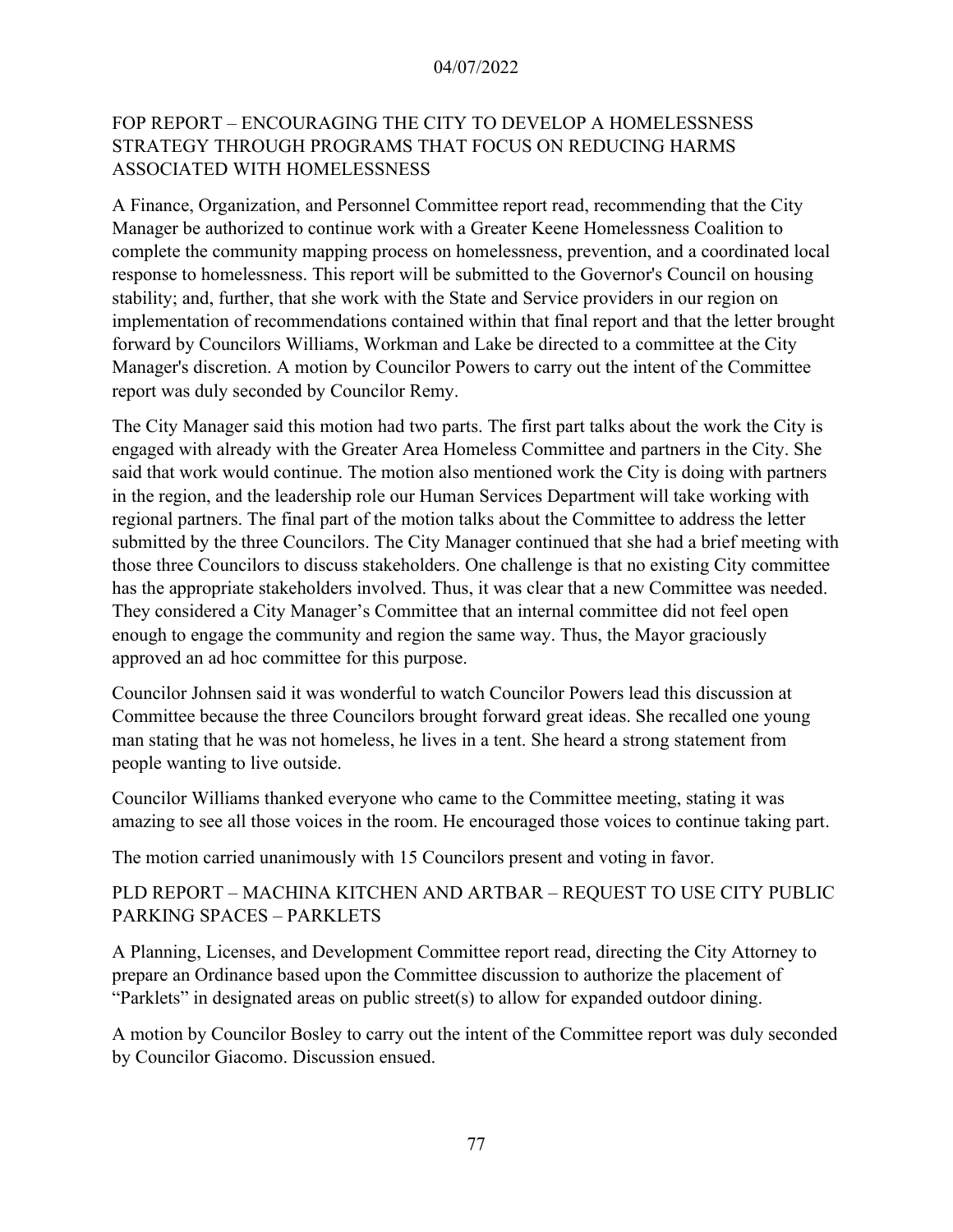Councilor Greenwald made clear that he was not speaking about the specific parklet proposed, for which he had a conflict of interest, but rather as a Councilor speaking on a proposed ordinance. He would be voting in favor of preparing the ordinance, and once it was prepared, he would have a list of issues that he wants to see addressed because he has a lot of concerns. Councilor Greenwald said that if it could work out, fine, but if not they just need to make a decision.

Councilor Jones thought that this motion should be to prepare a draft ordinance, because it was clear that there would be a lot of comments on it. The City Attorney clarified that was exactly his plan. He would not be returning with an ordinance number, but rather a draft that would go to Committee and Council for discussion.

Councilor Filiault suggested taking this process slowly because by the time the new Downtown Committee was done with its work, we could be looking at a whole different downtown.

The motion carried unanimously with 14 Councilors present and voting in favor. Councilor Greenwald abstained. Discussion ensued.

## PLD REPORT – RULES OF ORDER – SECTION 15 – CONFLICTS OF INTEREST – CITY **ATTORNEY**

A Planning, Licenses, and Development Committee report read, recommending the adoption of Section 15, Voting and Conflict of Interest, as amended by the Committee. Councilor Jones voted in opposition.

The City Clerk noted a Scribner's error in the third line of the fourth paragraph, where the word "Councilor" was missing and it should have said, "Shall identify for the Mayor and each Councilor, the person's employer…" She assured that the change was appropriately documented in the City Attorney's corrected version. A motion by Councilor Bosley to carry out the intent of the Committee report was duly seconded by Councilor Giacomo. Discussion ensued. The motion carried on a roll call vote with 14 Councilors present and voting in favor. Councilor Jones opposed.

## CITY MANAGER COMMENTS

The City Manager began with an update from the Community Development Department. The City Manager had selected the next Community Development Director. He is currently going through background checks and therefore she was not ready to announce his name. He is coming from Colorado and right now we are tentatively looking at his arrival around the end of June or beginning of July. John Rogers has been doing a great job filling-in as the Interim Community Development Director. He and his team have been extremely busy, but they are successfully moving projects forward.

The Community Development Department is reviewing Chapter 18 of the City Code, which covers building codes as well as housing and property standards to ensure compliance and alignment with State RSAs. One of the possible recommended changes will be to the housing standards section of Chapter 18 to reflect the housing standards covered under the State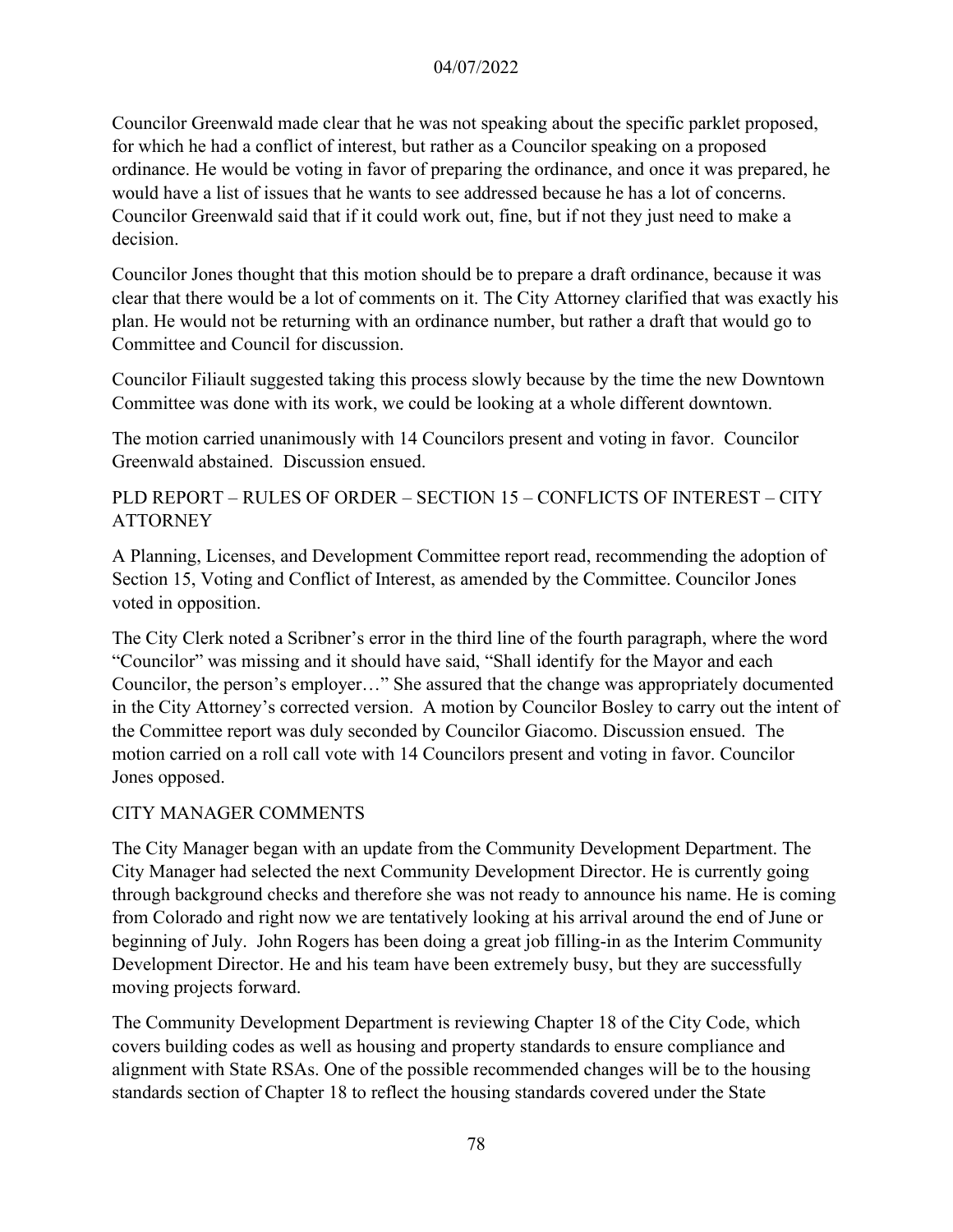minimum housing standards for rental/leased dwelling units. We are also anticipating that the State will be adopting the 2018 Building Codes from the currently adopted 2015 Codes, and Chapter 18 will need to reflect that change.

The City Manager reported that we are likely see some demolition activity on the Cobblestone building in the next few weeks, once Liberty Utilities has dealt with their utility connections, which is tentatively set for next week.

The City Manager shared some encouraging news that we have a total of about 20 single-family house permits with the Elm Street and Old Walpole area as the site for several proposed new single-family homes.

The City Manager provided the notes from the Fire Staffing Committee's March 22 and April 1 meetings. There would be group meetings the subsequent two Fridays and hopefully they were coming close to recommendations they would bring forward.

Next, the City Manager provided a fire inspections update. The Fire Department will be hosting a municipal gas inspector class being taught by the New Hampshire Office of Professional Licensure & Certification and Liberty Gas. The class is scheduled for Wednesday, April 27. The class will provide instruction on inspection and acceptance testing of gas piping, connections, and appliances. This will result in Community Development and Fire Department Inspectors being able to approve initial permits and final inspections for gas piping and gas burning appliances. This has been an issue for the Department since Captain Bates retired, and it will be great to have multiple people in both departments trained to perform this function. We continue to be well supported by the State Fire Marshal's office, which has been a productive and positive relationship in the inspections process.

The City Manager said the Fire Department is evaluating the IworQ software program currently in use with the Community Development Department. The software is very promising. We are working through some technical questions with the software vendor and expect to make a final determination within the next week. Transition to this program will create better synergy between the two departments and provide a higher level of customer service. Staff are striving for one place to go for all permit needs and better coordination between the two Departments.

The City Manager reported that business and building owners have been very responsive and timely with remediation of code violations. We have started the practice of personally revisiting every business/building owner that have active code violations. We are using these interactions to provide technical assistance and advocacy in support of their corrective actions.

She said Staff completed a full review of all occupancies that had been designated as assemblies and/or have active liquor licenses. Assembly permits are required for any building with an occupancy of 100 or greater. Any occupancy with a liquor license, regardless of occupancy load requires an annual life safety inspection to maintain their liquor license. The FD had been working to address confusion between assembly permits and annual life safety inspections. We identified 24 occupancies that had an occupancy load lower than 100 and did not have a liquor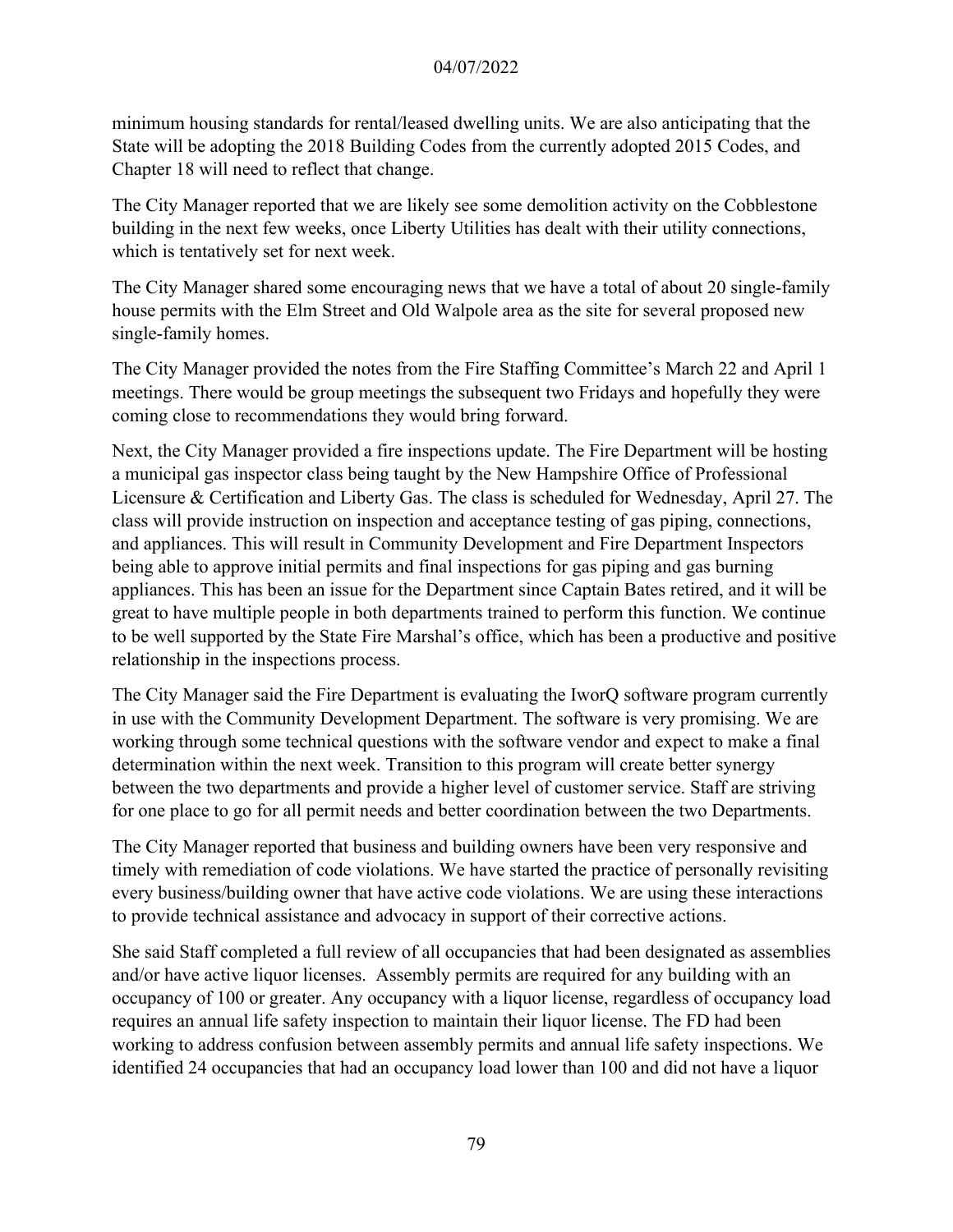license. These occupancies do not require an assembly permit and so we will instead continue to offer them an annual life safety inspection.

Next, the City Manager reported that Representative Kuster is visiting April 19, tentatively 1:00 PM. In addition to the \$415,000 Congressionally directed funding from Shaheen's office for the body worn camera program and \$325,000 for our Sewer Force Main Inspection and Rehabilitation project to do an engineering assessment of the sewer force main, we were also successful, through Kuster's office, getting a Congressionally directed funding project in the amount of \$394,800 for the design and construction of Phase I of the Transportation Heritage Trail. This phase will entail repairing the rail bed from Eastern Ave to Rt. 101 and preparing the embankment on the north side of Rt. 101 for the Prowse Bridge. This work is expected to happen in 2023. In addition, the City Manager said we are in the process of submitting new applications for Capital improvement projects already identified by the City for the next round of funding. It seems these Congressionally directed funding opportunities would continue. This week was the deadline for Kuster's office and next week is the deadline for Shaheen's office. Requests will include funds to assist with projects such as the downtown project, renaming the Heritage Trail work, a parking garage, and Fire Station 2. The Director of Parks and Recreation is also submitting for the Recreation Center as well.

The City Manager reported a Zoom meeting with the Legislative Delegation on Monday, April 4. We typically hold this meeting around crossover time. Many of the bills we had previously been tracking have not made it to crossover, so this allows us to focus on only the remaining ones. The City Manager provided Councilors a copy of the memo that went out to the entire Delegation as a follow-up to the meeting. The memo highlights some of the bills of concern that we are either supporting or opposing.

The City Manager continued noting that this week, the Governor has appointed her to the New Hampshire Opioid Abatement Advisory Commission, This Commission shall consult with and advise the Commissioner of the Department of Health and Human Services relative to the proper administration and management of the Opioid Abatement Trust Fund and shall approve all qualifying grants, loans, and matching funds coming from that fund. The Commission has been meeting for a while, but the City Manager's first meeting will be Monday, April 11 and so she will have some catching up to do. The City is one of the 23 towns/cities/counties that joined the opioid lawsuit. We had been supporting a bill in the Legislature to increase the percentage of funds coming directly to participating entities from the court settlements, changing the distribution from 15% to 40%. Unfortunately, the bill was sent to interim study, and we made no progress. At least participating on this Commission will give us a voice on how the remaining funds are spent. Therefore, the City Manager was grateful that she was asked and happy to serve.

The City Manager reported that the Keene Rotary held a fundraiser to help our sister city Einbeck, Germany to provide aid to Ukraine citizens. The Rotary raised \$10,000 and donated those funds.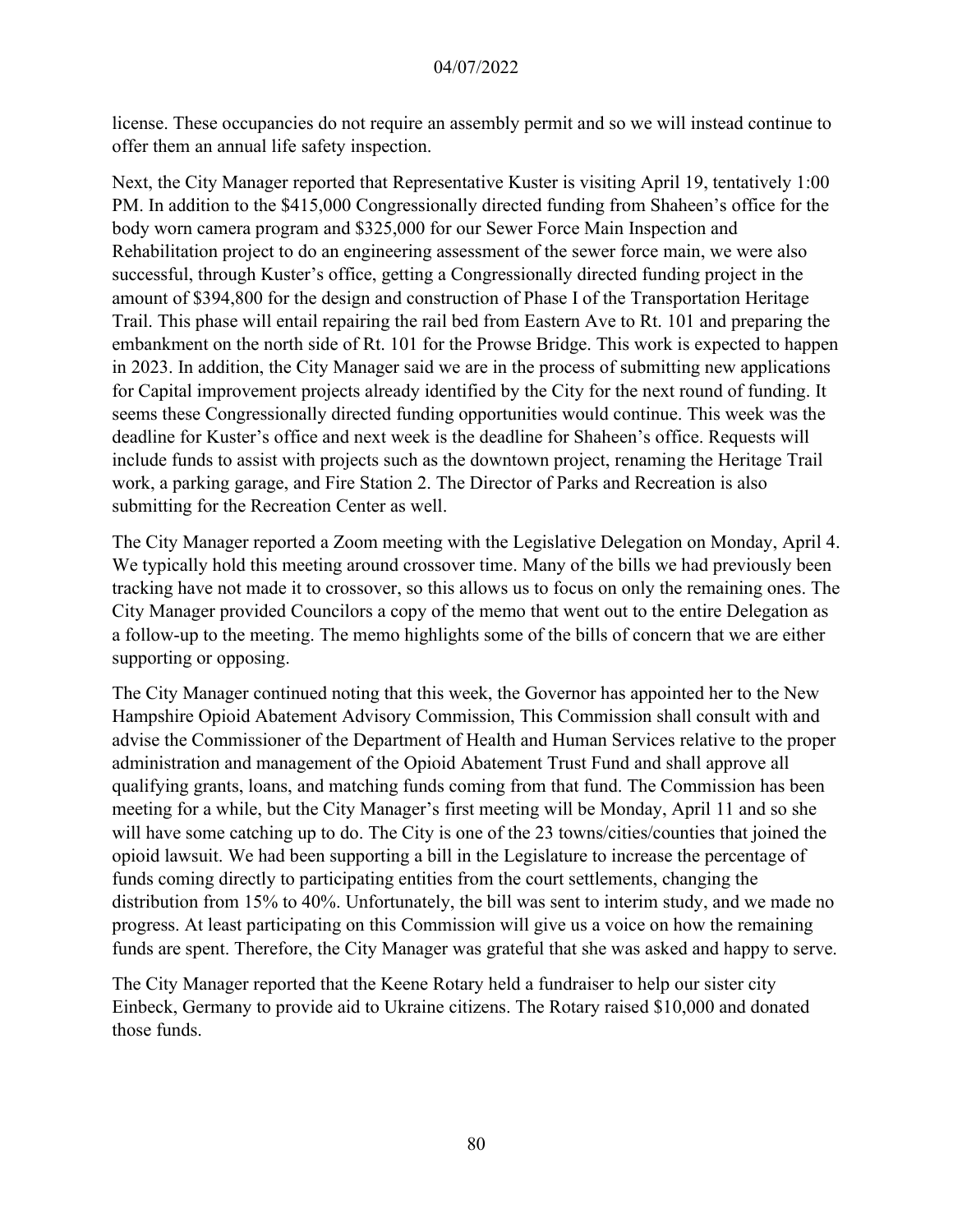Next, the City Manager said the NH Managers Conference is going to be held here in Keene this year (June 15–17). Typically, about 40–50 city/town managers from across the state attend this conference. The City Manager was thrilled to be able to host them here in Keene.

The City Manager continued noting that Staff were getting close to finalizing the budget. The goal is to hopefully get it off to the printer late next week so that it will be back in time for the May 1 deadline. The City Manager said it had been a tough budget to balance with fiscal policy. She had to commend the work of our Finance Director, Merri Howe, and our Senior Accountant, Karen Gray; in addition to their regular duties, and the time consuming Financial software conversion, they have also been spending an enormous amount of time working with the City Manager on funding scenarios (sending spreadsheets and info back and forth after hours including this past Sunday), helping her brainstorm ideas to bring us in compliance with fiscal policies, and then putting it all together for a final product. The City Manager said she is very lucky to have them on her team.

The City Manager concluded her report with the Eminent Domain court decision for the Winchester Street project. The Superior Court has ruled in the City's favor on all issues in connection with the challenge by Sandri to the eminent domain action and to the property taking necessary to accomplish the Winchester Street construction project. Sandri now has 10 days from April 5 to file a Motion for Reconsideration with the Court. Sandri would then have 30 days from the date of the decision on the Motion for Reconsideration to file an appeal to the NH Supreme Court. In the absence of filing a Motion for Reconsideration, an appeal must be filed within 30 days from the date of the decision, April 5. The City Manager said this was good news. Both our City Engineer, Donald Lussier and the City's Attorney on the matter, Attorney Tom Clausen, were favorably mentioned in the decision as being more credible and persuasive then Sandri's technical team. The Judge wrote that "the City … has presented substantial evidence displaying a pressing need for the Roundabout and its significant benefits. Sandri, on the other hand, has shown only speculative harm." The City Manager wanted to recognize Don Lussier specifically for his work on this case. She said he represented the City in an extremely professional and knowledgeable manner and is a big part of the reason for our success. The City Attorney said that Gene McCarthy, who is with our engineering services, was also instrumental; he and Mr. Lussier handled the trial together.

## JOINT PB-PLD REPORT – ORDINANCE O-2022-02 – RELATING TO ZONE CHANGE – 19 WHITCOMB'S MILL ROAD – RURAL AND AGRICULTURE TO LOW DENSITY 1

A memorandum read from Senior Planner, Mari Brunner, with a Joint Planning Board–Planning, Licenses, and Development Committee report that read with the following actions:

A motion was made by Mayor George Hansel that the Planning Board find the proposed Ordinance O-2022-02 consistent with the Community Goals and Master Plan. The motion was seconded by Councilor Michael Remy and was unanimously approved.

A motion was made by PLD Chair Kate Bosley that the Planning Licenses and Development Committee request that the Mayor set a public hearing on this item. The motion was seconded by Councilor Phil Jones and was unanimously approved.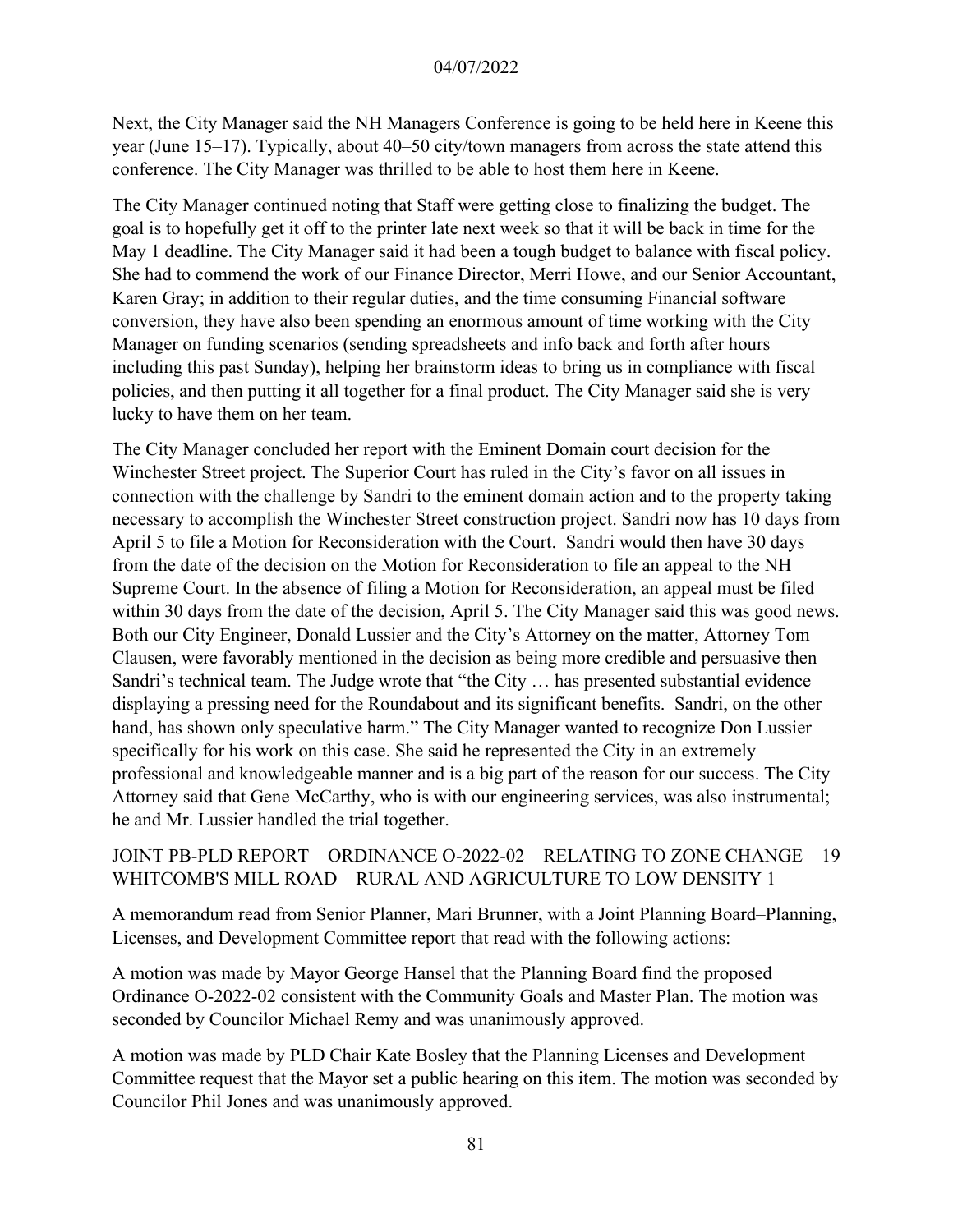Mayor Hansel set a public hearing for May 5 at 7:00 PM. This matter is a zoning amendment and is currently before the Planning, Licenses, and Development Committee.

MSFI REPORT – RELATING TO STOP SIGNS – WASHINGTON AVENUE – ORDINANCE O-2022-03

A Municipal Services, Facilities, and Infrastructure Committee report read, recommending the adoption of Ordinance O-2022-03. Mayor Hansel filed the report as informational.

A motion by Councilor Greenwald to adopt Ordinance O-2022-03 was duly seconded by Councilor Filiault. The motion carried unanimously on a roll call vote with 15 Councilors present and voting in favor.

RESOLUTION – IN APPRECIATION OF MARK F. HOWARD UPON HIS RETIREMENT RESOLUTION R-2022-07

A memorandum read from the Human Resources Director/Assistant City Manager, Elizabeth Fox, recommending the adoption of Resolution R-2022-07. A motion by Councilor Powers to adopt Resolution R-2022-07 was duly seconded by Councilor Bosley. Mayor Hansel thanked Councilor Powers for being instrumental in the retirement celebration for Chief Howard and to all those who attended. The motion carried unanimously on a roll call vote with 15 Councilors present and voting in favor.

RESOLUTION – RELATING TO THE APPROPRIATION OF FUNDS FOR THE CITY HALL PARKING STRUCTURE MAINTENANCE PROJECT – RESOLUTION R-2022-08

A memorandum read from the City Engineer, Don Lussier, recommending that Resolution R-2022-08 be referred to the Finance, Organization and Personnel Committee for their consideration and recommendation.

Mayor Hansel referred Resolution R-2022-08 to the Finance, Organization, and Personnel Committee.

RESOLUTION – RELATING TO THE ABSOLUTE DISCONTINUANCE OF A PORTION OF THE COMMERCIAL STREET PARKING AREA - RESOLUTION R-2022-13

A memorandum read from the City Engineer, Don Lussier, recommending that the City Council accept a Petition for the Absolute Discontinuance of a Portion of the Commercial Street Parking Area submitted by the Public Works Director and refer said Petition to the Municipal Services, Facilities and Infrastructure Committee.

Mayor Hansel referred Resolution R-2022-13 to the Municipal Services, Facilities, and Infrastructure Committee. A site visit is set for April 21, 2022 at 5:45 PM and the public hearing is scheduled for April 21, 2022 at 7:00 PM. Sandwiches will be available in the adjoining conference room prior to the Council meeting.

TABLED ITEM – COUNCIL POLICY: RELATING TO THE LEGISLATIVE PROCESS RESOLUTION R-2022-06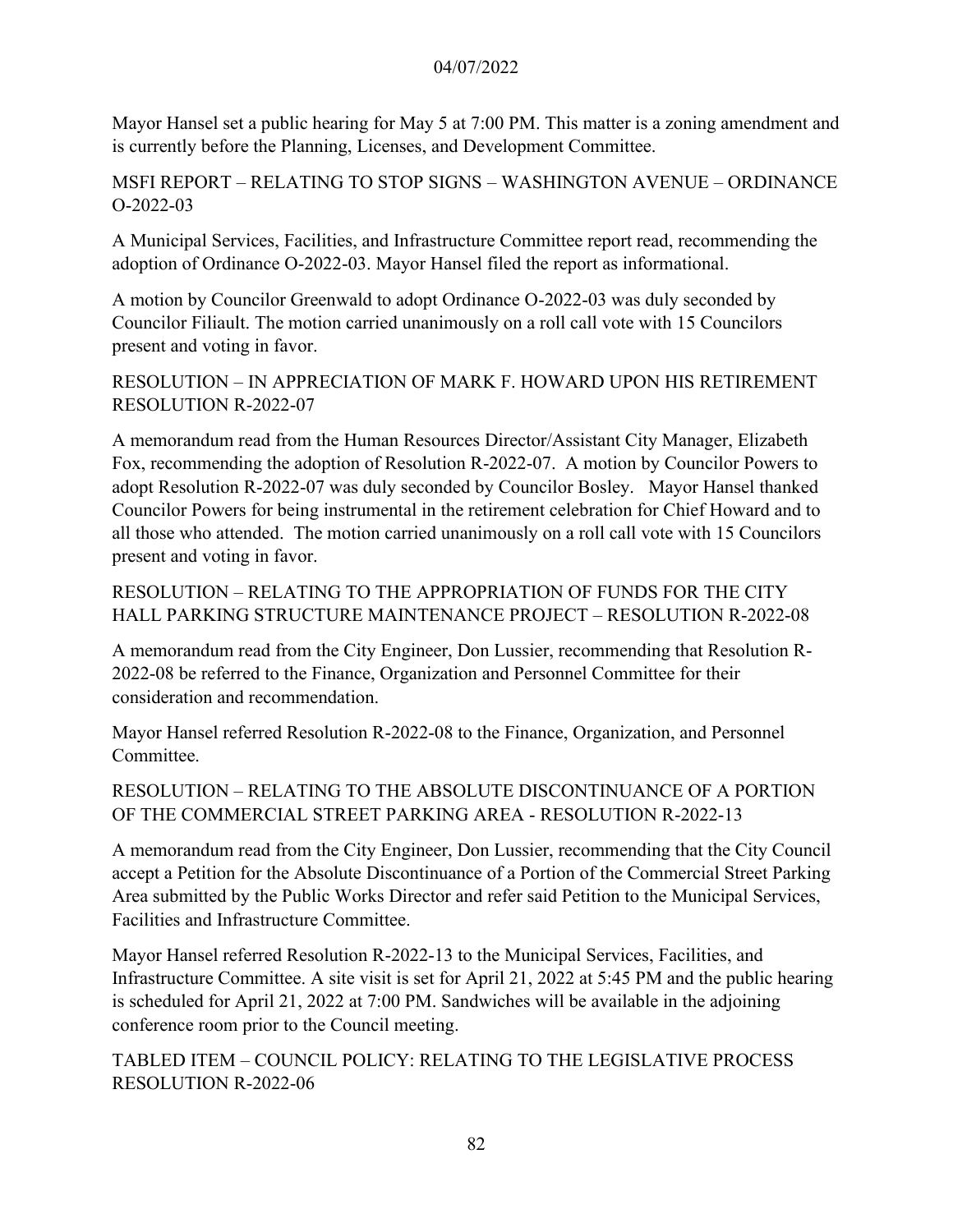At the City Council meeting on March 17, 2022, the Council voted with 12 in favor and 3 opposed to table the following item until the next regular City Council meeting.

A Finance, Organization, and Personnel Committee report read, recommending the adoption of Resolution R-2022-06 and the rescission of the previous Council policy on Legislative process, Resolution R-2015-10, Relating to the Legislative Process.

A motion by Councilor Powers to adopt Resolution R-2022-06 was duly seconded by Councilor Remy. Discussion ensued.

Councilor Chadbourne spoke in opposition. She stated that under this Resolution, if a member of the public wants to address the Council and it is not deemed a local matter, then it would go to Councilors' mailboxes, and if a Councilor wants to pursue, it would require a 2/3 vote in order to be heard. She spoke with members of the City staff and learned that there were only 7 Resolutions during her 10-year tenure and several letters requested of the Mayor. She read those Resolution titles by year, some of which she said fit into the Master Plan and vision for the City. Councilor Chadbourne considered supporting this initially, but she believes anything brought to the Council should be considered because government is set-up for the people. She cited a trickle-up effect and supported keeping the process open to the public.

Councilor Remy spoke in favor in the Resolution. He thinks there is a stronger voice when it is small and measured. While Councilor Chadbourne only cited those seven issues, he imagined that most passed by more than 2/3 and would have been eligible to move forward under this Resolution. He does not think the City should be taking positions on issues that might be outside its purview unless 2/3 of the Council supports it.

Councilor Workman spoke in opposition and thanked Councilor Chadbourne for her argument. Councilor Workman thinks we are creating legislation for something that is not a problem. She did not understand the point of this conversation. She agreed that there is a process that works right now and which gives people an opportunity to weigh-in. She said the Council's job is to act on the people's behalf and they should do that.

Councilor Filiault spoke in opposition, agreeing with Councilors Chadbourne and Workman. He said there were words in the Resolution that were concerning, such as not wanting to deal with partisan resolutions; he asked who decides what is partisan. He has a problem with elected officials leaving that determination to Staff. He noted that there are not many of these annually. The Council should never get to the point of allowing Staff to determine what elected officials should see; the Council determines what is relevant. He said the Council is elected to deal with these matters whether they are partisan or not. Mayor Hansel noted respectfully that partisanship was not part of the resolution, and so Staff would be determining what is of local relevance. Councilor Filiault countered that partisanship was in the background minutes. He cited examples that were partisan that might not have come to the Council in the past if determined by Staff. He said he elected officials should do the job.

Councilor Greenwald said there were a lot of issues that the Council does not need to weigh-in on but said this was not a problem; he called it a solution in search of a problem. The Council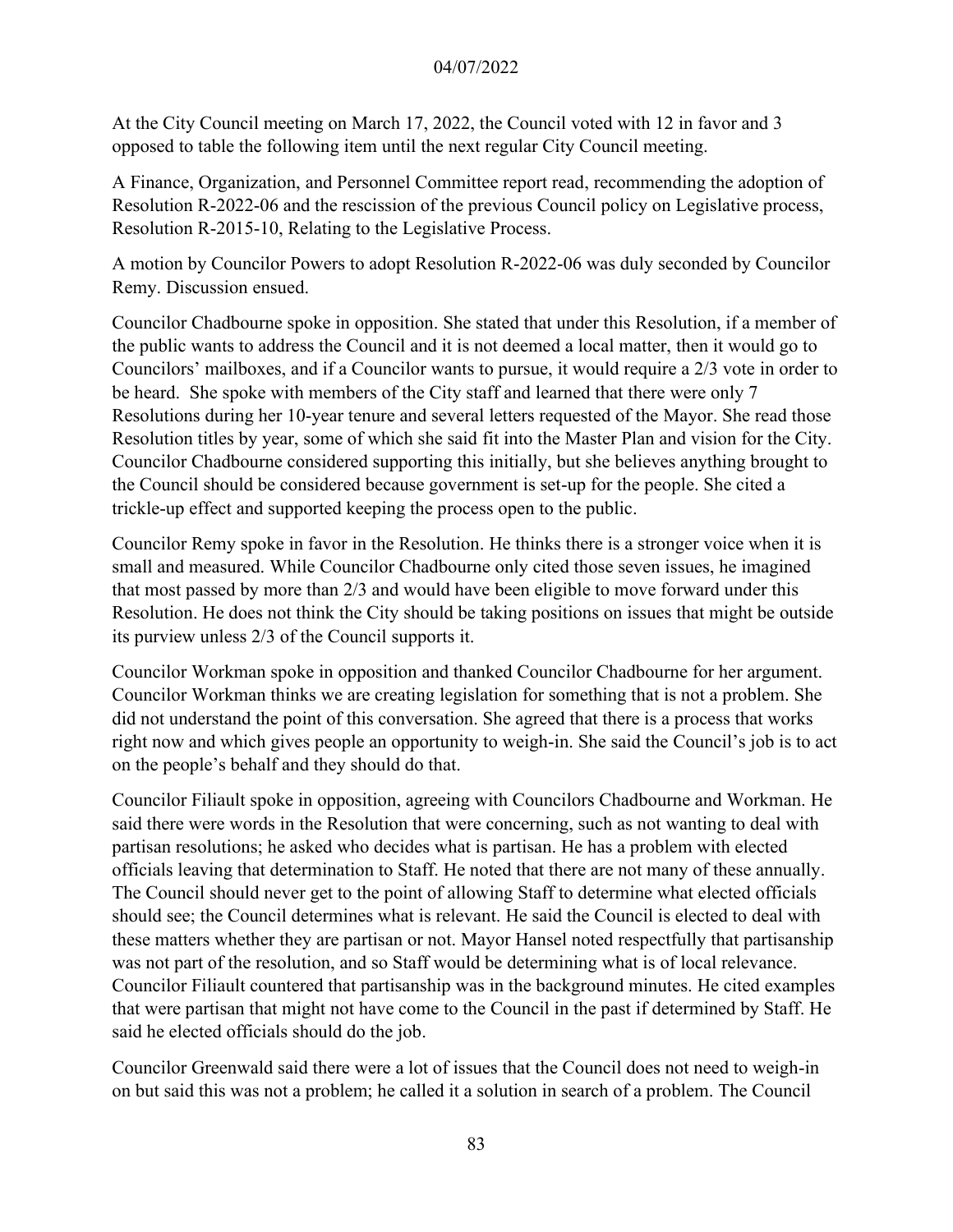should be able to discuss anything and can decide if it is not appropriate. The existing procedure has worked well over time and if the Council wants to talk about something they will find a way. He did not find this to be meaningful.

Mayor Hansel noted that he does not usually weigh-in on policy issues, but said that at the beginning of his term, he and Staff were spending significant time writing letters on behalf of the City Council to what he called no effect. He questioned the effectiveness of letters the Council has him send to the Legislative Delegation about nuclear war. Mayor Hansel said he and Staff have plenty to do. He said local relevance could be argued for almost anything and for an issue to not qualify would have to be pretty disconnected locally.

Councilor Bosley spoke in opposition. She sat as the Chair of PLD through Covid-19 and she had to mediate conversations during Zoom when special interest groups were bringing out-ofstate people into meetings to give testimony. Now that element is gone, and she did not think this would be a problem anymore. She thought about Councilor Madison's effort into the Ukrainian issue and said that sometimes coming before Council for a letter or resolution is not effective, but putting effort into a vigil was more meaningful. She suggested that the public remember just coming to Council might not be the best way to handle something important to them. She would not quiet any citizen coming before a Committee.

Councilor Williams spoke in opposition. He heard from his constituents that they appreciate the ability to do this and so he would support their ability to continue to do so.

Councilor Giacomo said from what he read this was not preventing or inhibiting anyone from bringing issues before Council, but rather it was trying to cut down on statements sent off to the state and "put into the circular filing bin." He thought we could discuss important topics as a Council and if someone is being silenced on a significant enough issue, a Councilor could raise it and 2/3 of the Council could support it. He said that the Resolutions Councilor Chadbourne listed were undoubtedly local. He thought this was trying to get rid of people coming in trying to get Keene to make a statement on their behalf, which he said was not the Council's function. He said it can be partisan and if it is, it is problematic because the Council Creed says the Council will not hear anything partisan.

Councilor Madison said he was conflicted, but he spoke in opposition. He was originally a proponent and then he broke his own rule by emailing members of the Council to attend a vigil and dress at Council in support of Ukraine. He agreed it had not been an issue in the last 10 years and probably less since 1884. But he has been seeing in the last five years more letters coming into the Council that are not from Keene constituents and who do not want to take the matters to their state representatives or their own town councils. He agreed that this matter would be less of an issue now that Zoom meetings were not occurring.

Councilor Filiault commented "If it ain't broke, don't fix it. It ain't broke."

Councilor Chadbourne said sometimes it is really effective when people come to the Council and not their State officials. She cited an instance that was a NH organization and the State body kept tabling it, leaving transgendered people open to discrimination in the state. So, they began at the